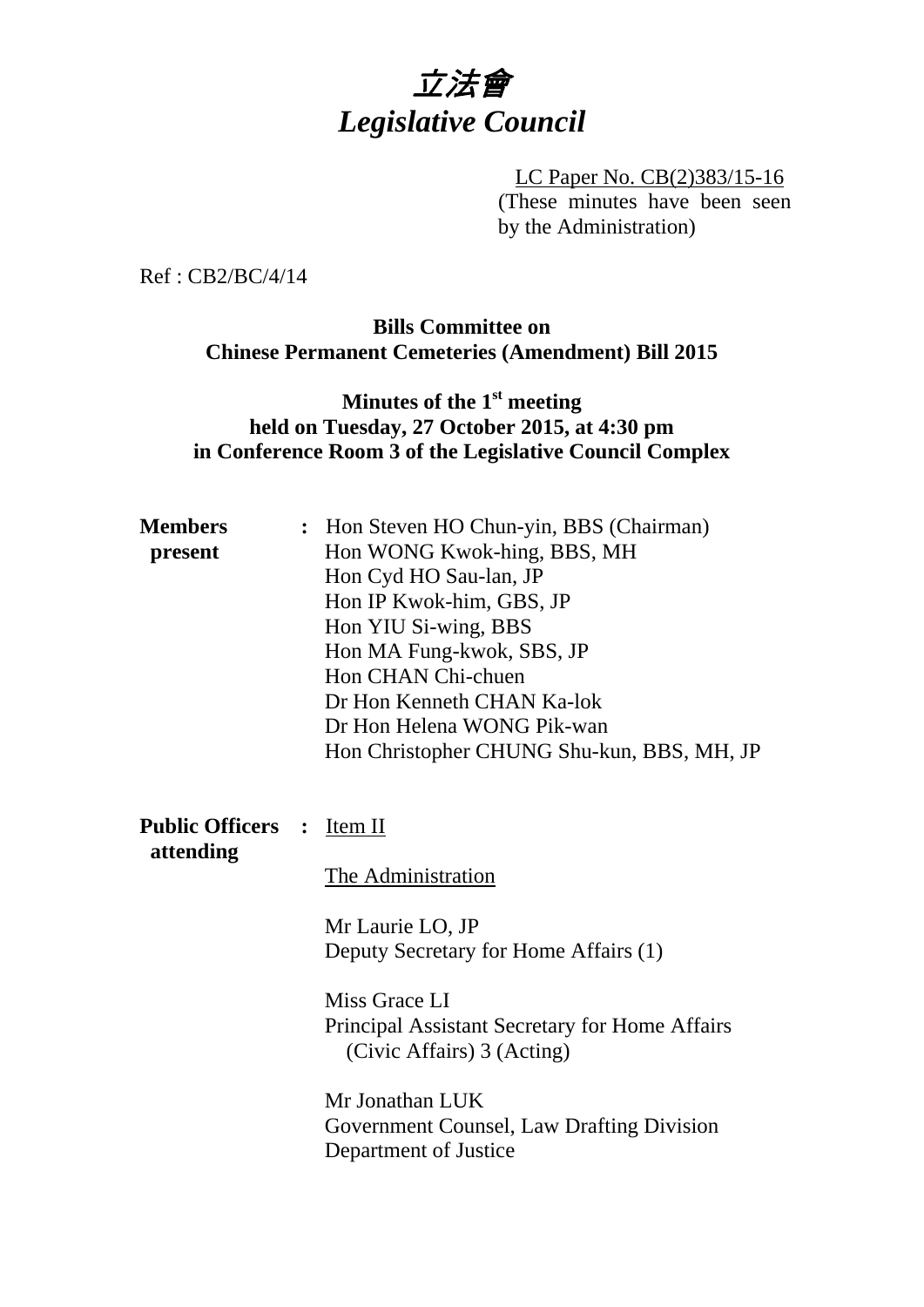|  | The Board of Management of the Chinese Permanent Cemeteries |  |  |  |
|--|-------------------------------------------------------------|--|--|--|
|--|-------------------------------------------------------------|--|--|--|

Ms Brenda LO Executive Director

| Clerk in<br><b>attendance</b> | $\ddot{\cdot}$ | Miss Josephine SO<br>Chief Council Secretary (2) 2 |
|-------------------------------|----------------|----------------------------------------------------|
| <b>Staff in</b><br>attendance | $\mathbf{L}$   | Ms Vanessa CHENG<br>Assistant Legal Adviser 5      |
|                               |                | Ms Wendy LO<br>Senior Council Secretary (2) 2      |
|                               |                | Miss Emma CHEUNG<br>Legislative Assistant (2) 2    |

#### Action

# **I. Election of Chairman and Deputy Chairman**

#### Election of Chairman

 Mr WONG Kwok-hing, the member who had the highest precedence in Council among members of the Bills Committee present, presided over the election of the Chairman. He invited nominations for the chairmanship of the Bills Committee.

2. Mr Steven HO Chun-yin was nominated by Mr IP Kwok-him and the nomination was seconded by Mr YIU Si-wing and Mr Christopher CHUNG. Mr Steven HO accepted the nomination. As there was no other nomination, Mr WONG Kwok-hing declared Mr Steven HO elected as the Chairman of the Bills Committee. Mr Steven HO then took the chair.

3. Members agreed that the election of Deputy Chairman was not necessary.

**II. Meeting with the Administration**  (File Ref: HAB/CR 1/20/15, LC Paper Nos. CB(3)802/14-15, LS87/14-15 and CB(2)110/15-16(02) to (07))

4. The Bills Committee deliberated (index of proceedings attached at **Annex A**).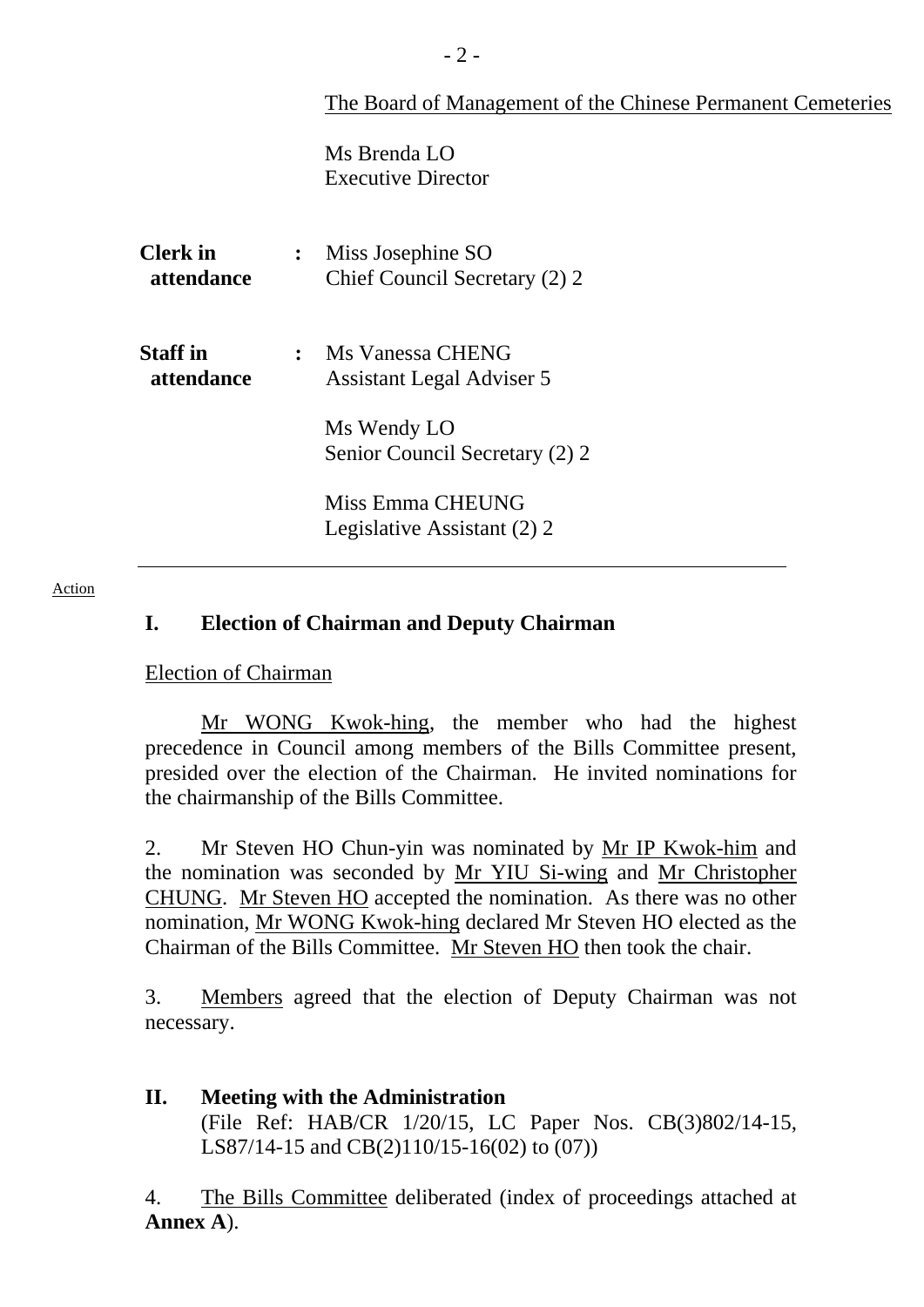Action

### Follow-up actions arising from the discussion

Admin 5. The Administration was requested to provide written responses to issues raised by members as set out in **Annex B**.

# **III. Any other business**

#### Invitation for public views

6. The Bills Committee agreed to receive public views on the Bill at the next meeting. Members also agreed that the Bills Committee would post a notice on the Legislative Council website and issue invitation letters to the 18 District Councils.

#### Date of next meeting

7. The Chairman asked the Clerk to check members' availability for the suggested time slots and schedule the next meeting in consultation with him.

(*Post-meeting note:* Having checked members' availability and with the concurrence of the Chairman, the second and third meetings of the Bills Committee were scheduled as follows -

- (a) 27 November 2015 (Friday) from 9:00 am to 12:00 noon; and
- (b) 11 December 2015 (Friday) from 10:45 am to 12:45 pm.

The notice of the above meetings was issued to members vide LC Paper No. CB(2)164/15-16 on 30 October 2015.)

8. There being no other business, the meeting ended at 6:19 pm.

Council Business Division 2 Legislative Council Secretariat 2 December 2015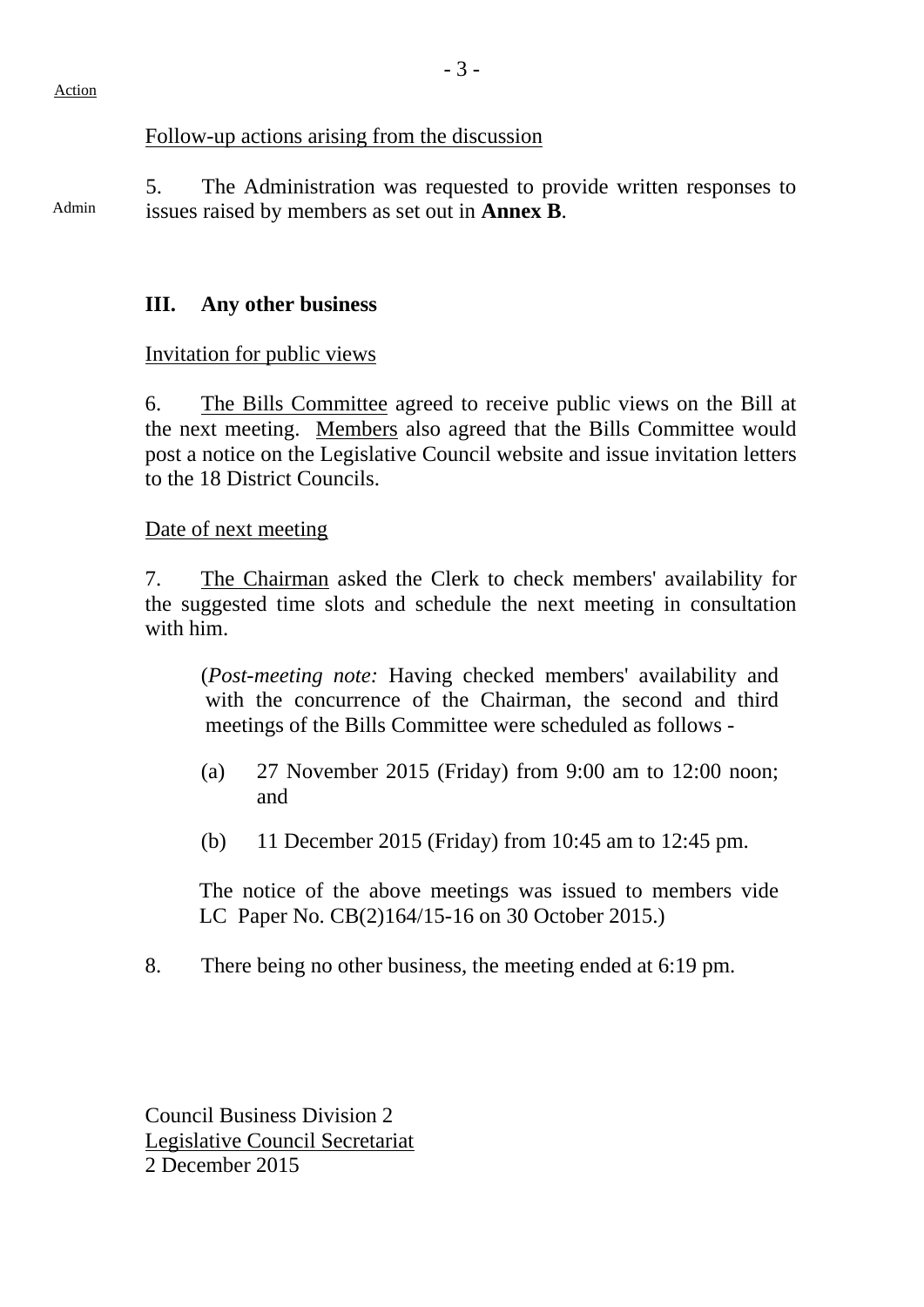# **Proceedings of the 1st meeting of the Bills Committee on Chinese Permanent Cemeteries (Amendment) Bill 2015 on Tuesday, 27 October 2015, at 4:30 pm in Conference Room 3 of the Legislative Council Complex**

| <b>Time</b><br>marker | <b>Speaker</b>                                                                                                                                 | Subject(s)                                                                                                                                                                                                                                                                                                                                                                                                                                                                                                                                                                                                                                                                                                                                                                                                                                                                                                                                                                                                                                                                                                                                                                                                                                                                                                                                                                                                                                        | <b>Action</b><br><b>Required</b> |
|-----------------------|------------------------------------------------------------------------------------------------------------------------------------------------|---------------------------------------------------------------------------------------------------------------------------------------------------------------------------------------------------------------------------------------------------------------------------------------------------------------------------------------------------------------------------------------------------------------------------------------------------------------------------------------------------------------------------------------------------------------------------------------------------------------------------------------------------------------------------------------------------------------------------------------------------------------------------------------------------------------------------------------------------------------------------------------------------------------------------------------------------------------------------------------------------------------------------------------------------------------------------------------------------------------------------------------------------------------------------------------------------------------------------------------------------------------------------------------------------------------------------------------------------------------------------------------------------------------------------------------------------|----------------------------------|
|                       | <b>Agenda Item I - Election of Chairman and Deputy Chairman</b>                                                                                |                                                                                                                                                                                                                                                                                                                                                                                                                                                                                                                                                                                                                                                                                                                                                                                                                                                                                                                                                                                                                                                                                                                                                                                                                                                                                                                                                                                                                                                   |                                  |
| $000100 -$<br>000348  | Mr WONG Kwok-hing<br>Mr IP Kwok-him<br>Mr Steven HO<br>Mr Yiu Si-wing<br>Mr Christopher CHUNG                                                  | <b>Election of Chairman</b>                                                                                                                                                                                                                                                                                                                                                                                                                                                                                                                                                                                                                                                                                                                                                                                                                                                                                                                                                                                                                                                                                                                                                                                                                                                                                                                                                                                                                       |                                  |
|                       | <b>Agenda Item II - Meeting with the Administration</b>                                                                                        |                                                                                                                                                                                                                                                                                                                                                                                                                                                                                                                                                                                                                                                                                                                                                                                                                                                                                                                                                                                                                                                                                                                                                                                                                                                                                                                                                                                                                                                   |                                  |
| $000349 -$<br>001024  | Chairman<br>Admin                                                                                                                              | Briefing by the Administration on the Chinese<br>Permanent Cemeteries (Amendment) Bill 2015<br>("the Bill") [Legislative Council Brief - File Ref.:<br>HAB/CR 1/20/15]                                                                                                                                                                                                                                                                                                                                                                                                                                                                                                                                                                                                                                                                                                                                                                                                                                                                                                                                                                                                                                                                                                                                                                                                                                                                            |                                  |
| $001025 -$<br>001813  | Chairman<br>Mr WONG Kwok-hing<br>Admin<br>The<br>Board<br>of<br>the<br>Management of<br>Chinese<br>Permanent<br>Cemeteries<br>("the<br>Board") | Mr WONG Kwok-hing's expression of support for<br>the proposed amendments to<br>the<br>Chinese<br>Permanent Cemeteries Ordinance (Cap.1112) ("the<br>Ordinance")<br>and the Chinese Permanent<br>Cemeteries Rules (Cap. 1112 sub. leg. A) ("the<br>Rules") to relax the restrictions on the use of<br>cemetery facilities in the Chinese Permanent<br>Cemeteries ("CPCs") operated by the Board of<br>Management<br>of<br>Chinese<br>the<br>Permanent<br>Cemeteries ("the Board"). He was concerned as<br>to whether the proposals to broaden the scope of<br>deceased persons eligible to be deposited in family<br>niches and to remove the restriction on the<br>maximum number of sets of ashes that could be<br>deposited in ordinary niches and family niches in<br>CPCs were in line with the prevailing practices of<br>the Food and Environmental Hygiene Department<br>("FEHD") in restricting the use of public niches<br>provided by FEHD.<br>The Administration and the Board advised that -<br>(a) there were some 190 000 ordinary niches and<br>around 36 000 family niches in CPCs.<br>Subsequent deposit of cremated human ashes<br>in an ordinary niche was allowed provided that<br>the permittee paid for such service and the<br>ashes of the deceased first deposited in the<br>niche were not removed from that niche;<br>(b) at present, the eligibility for subsequent<br>deposit of ashes in a family niche in CPCs was |                                  |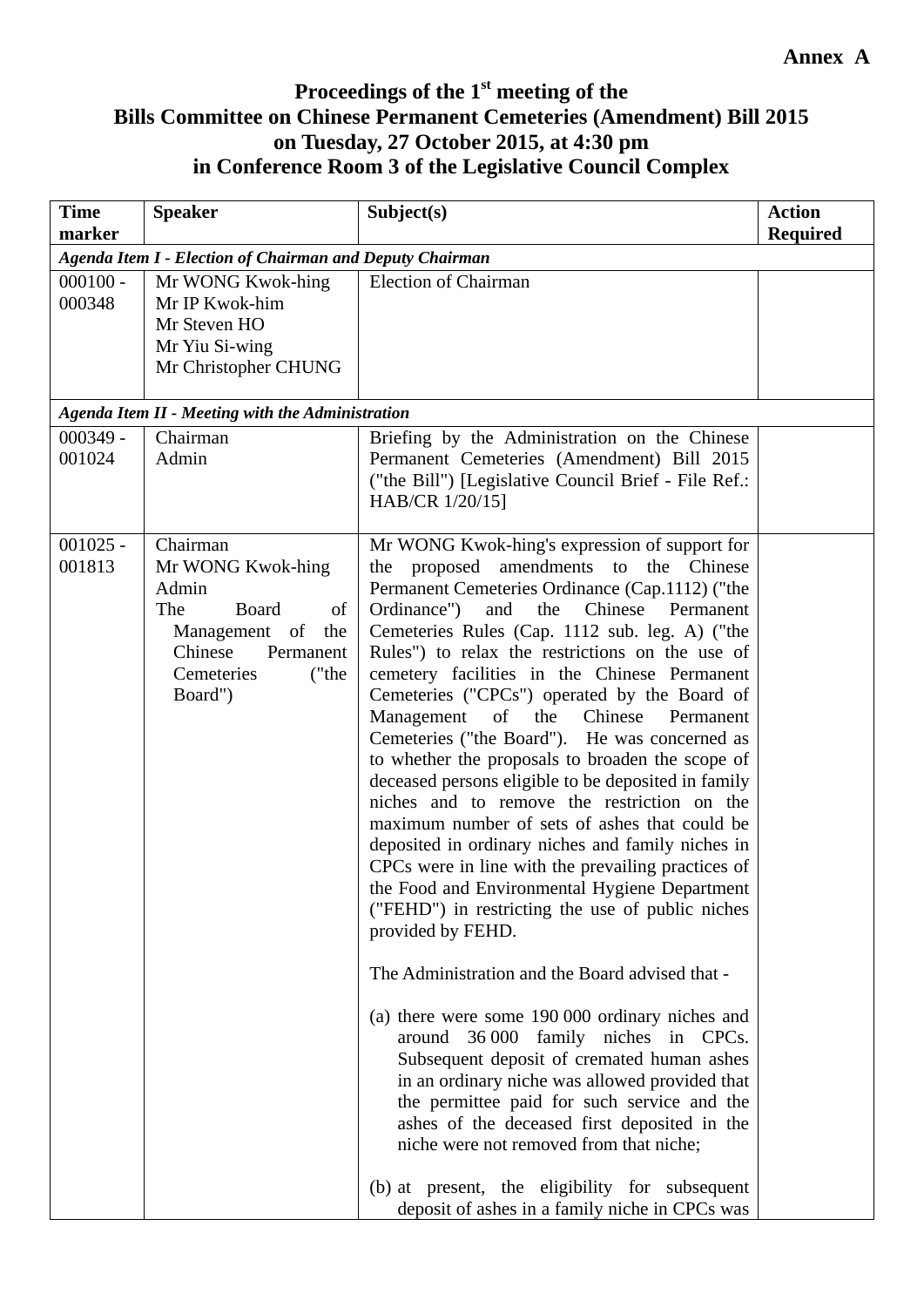| <b>Time</b>          | <b>Speaker</b>                                    | Subject(s)                                                                                                                                                                                                                                                                                                                                                                                                                                                                                                                                                                                                                                                                                                                                                                                                                                                                                                                                                                                            | <b>Action</b>   |
|----------------------|---------------------------------------------------|-------------------------------------------------------------------------------------------------------------------------------------------------------------------------------------------------------------------------------------------------------------------------------------------------------------------------------------------------------------------------------------------------------------------------------------------------------------------------------------------------------------------------------------------------------------------------------------------------------------------------------------------------------------------------------------------------------------------------------------------------------------------------------------------------------------------------------------------------------------------------------------------------------------------------------------------------------------------------------------------------------|-----------------|
| marker               |                                                   |                                                                                                                                                                                                                                                                                                                                                                                                                                                                                                                                                                                                                                                                                                                                                                                                                                                                                                                                                                                                       | <b>Required</b> |
|                      |                                                   | more stringent than that for a niche in a public<br>cemetery provided by FEHD. The criterion<br>adopted by FEHD was quite relaxed, with<br>eligibility for subsequent deposit being<br>governed by a board definition of "kinship".<br>To uphold traditional values of family, shared<br>use of a family niche in CPCs was not allowed<br>unless the ashes were those of the "close"<br>relatives" of the first deceased deposited in the<br>The Bill proposed to remove all<br>niche.<br>references to "close relative" from the existing<br>Rules and substitute the term by "relative"<br>which had a wider definition, so as to broaden<br>the scope of eligible deceased persons to be<br>deposited in family niches in CPCs; and                                                                                                                                                                                                                                                                |                 |
|                      |                                                   | (c) the ordinary niche and the family niche in<br>CPCs were roughly equal in size to the<br>standard and large niches provided by FEHD.<br>Subsequent to FEHD's relaxation measure in<br>2014, each standard niche might accommodate<br>more than two sets of cremated ashes, while<br>each large niche might accommodate more<br>than four sets, if applicants so preferred. By<br>making reference to FEHD's arrangements, the<br>Board proposed to remove the restriction on<br>the maximum number of sets of ashes that<br>could be deposited in a niche to allow each<br>ordinary and family niche to accommodate<br>respectively more than two and four set of<br>ashes. The Bill proposed that the Board be<br>empowered to determine the<br>maximum<br>number of sets of ashes to be deposited in a<br>This would allow better utilization of<br>niche.<br>the niches provided in CPCs.<br>Mr WONG's view that similar standards should be<br>applied to the use of niches in CPCs and public |                 |
|                      |                                                   | niches provided by FEHD.                                                                                                                                                                                                                                                                                                                                                                                                                                                                                                                                                                                                                                                                                                                                                                                                                                                                                                                                                                              |                 |
| $001814 -$<br>002315 | Chairman<br>Mr MA Fung-kwok<br>Admin<br>The Board | In response to Mr MA Fung-kwok's enquiries<br>about the present situation/figure in relation to<br>unclaimed human<br>remains in CPCs,<br>the<br>Administration/the Board advised that -<br>(a) out of the 14 500 exhumable lots whose term<br>of use expired between 2008 and 2012, 35 sets<br>of disinterred human remains were<br>not<br>claimed;<br>(b) as at mid-2015, there were about $100$ ossuary                                                                                                                                                                                                                                                                                                                                                                                                                                                                                                                                                                                            |                 |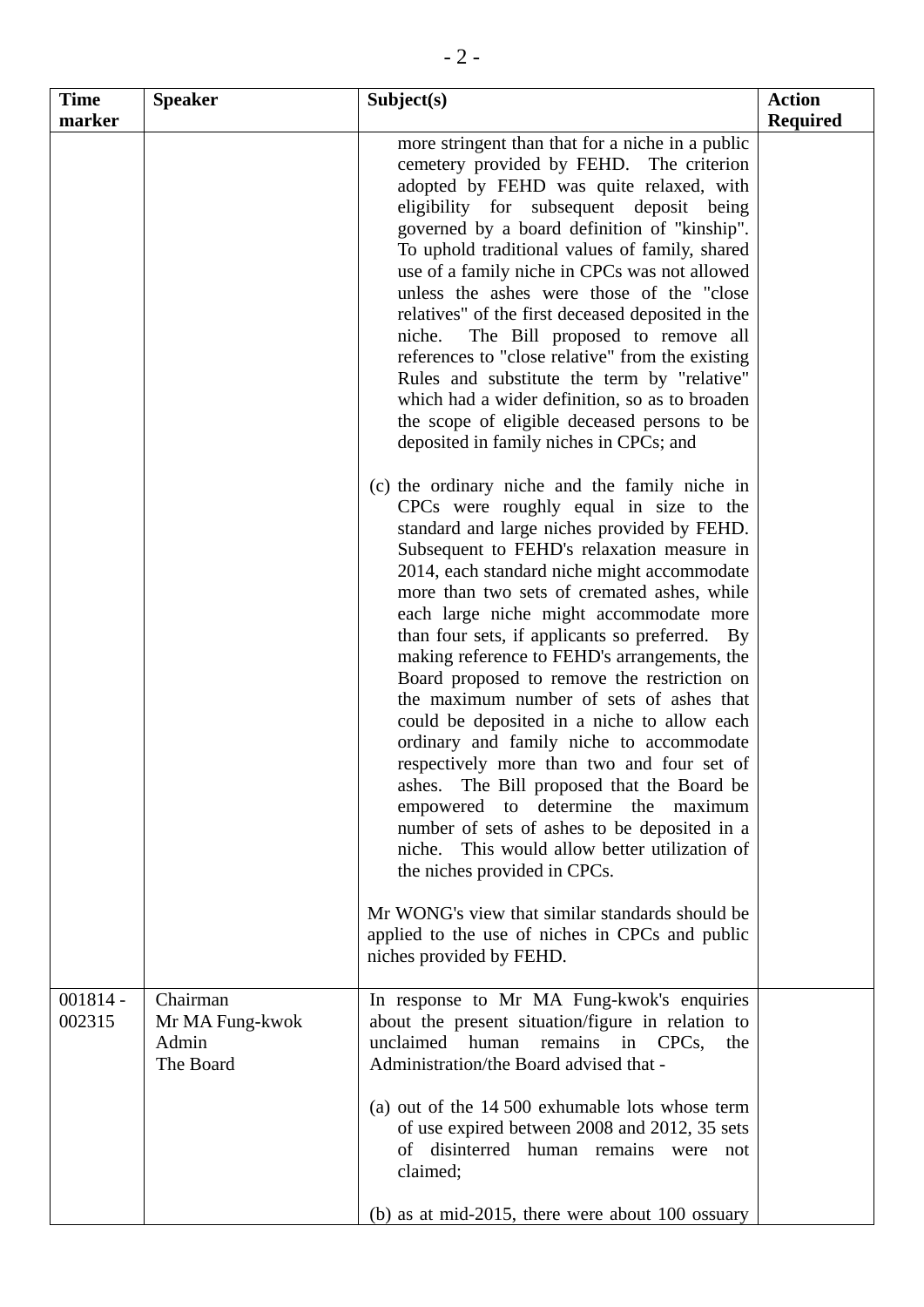| <b>Time</b><br>marker | <b>Speaker</b>                      | Subject(s)                                                                                                                                                                                                                                                                                                                                                                                                                                                                                                                                                                                                                                                                                                                                                                                                             | <b>Action</b><br><b>Required</b> |
|-----------------------|-------------------------------------|------------------------------------------------------------------------------------------------------------------------------------------------------------------------------------------------------------------------------------------------------------------------------------------------------------------------------------------------------------------------------------------------------------------------------------------------------------------------------------------------------------------------------------------------------------------------------------------------------------------------------------------------------------------------------------------------------------------------------------------------------------------------------------------------------------------------|----------------------------------|
|                       |                                     | niches in CPCs still available for storage of<br>skeletal human remains. Based on past data,<br>it was estimated that CPC's existing ossuary<br>niches would be exhausted in less than 10<br>years; and                                                                                                                                                                                                                                                                                                                                                                                                                                                                                                                                                                                                                |                                  |
|                       |                                     | (c) if the Board was empowered to make rules for<br>cremation of unclaimed disinterred human<br>remains in exhumable lots six years after<br>expiry of the service term, the human ashes<br>would be stored with proper records made to<br>allow for any future reclaims by permittees.                                                                                                                                                                                                                                                                                                                                                                                                                                                                                                                                |                                  |
|                       |                                     | The Board's advice on how it handled unclaimed<br>human remains disinterred from an exhumable lot<br>of CPCs.                                                                                                                                                                                                                                                                                                                                                                                                                                                                                                                                                                                                                                                                                                          |                                  |
| $002316 -$<br>002911  | Chairman<br>Mr IP Kwok-him<br>Admin | Kwok-him's<br>Mr<br>IP<br>enquiry<br>and<br>the<br>Administration's explanation on the rationale for<br>replacing "his wife" by "the spouse" in the Rules<br>for the purpose of broadening the scope of eligible<br>deceased persons to be buried or deposited in<br>CPCs.                                                                                                                                                                                                                                                                                                                                                                                                                                                                                                                                             |                                  |
|                       |                                     | In response to Mr IP's further enquiry, the<br>Administration advised that the costs arising from<br>exhumation, cremation and<br>storage of<br>the<br>unclaimed human remains would be recovered<br>from the permittee when he/she claimed back the<br>remains.                                                                                                                                                                                                                                                                                                                                                                                                                                                                                                                                                       |                                  |
|                       |                                     | Regarding the proposed amendment to section<br>$7(2)$ of the Ordinance which sought to expand the<br>ambit of the donations that could be made by the<br>Board, Mr IP sought clarification about the<br>meaning of the expression "a particular sector of<br>that community". The Administration explained<br>that as some charities were not operating at a large<br>scale to benefit "the entire community of Hong<br>Kong", the Administration proposed that the<br>Board might also donate to any charity operating<br>for the benefit of "a particular sector of that<br>community", such as those servicing the elderly or<br>people suffered from a particular type of<br>disability/illness.<br>Mr IP's view that the drafting<br>of the expression should be improved to better<br>reflect the policy intent. |                                  |
|                       |                                     |                                                                                                                                                                                                                                                                                                                                                                                                                                                                                                                                                                                                                                                                                                                                                                                                                        |                                  |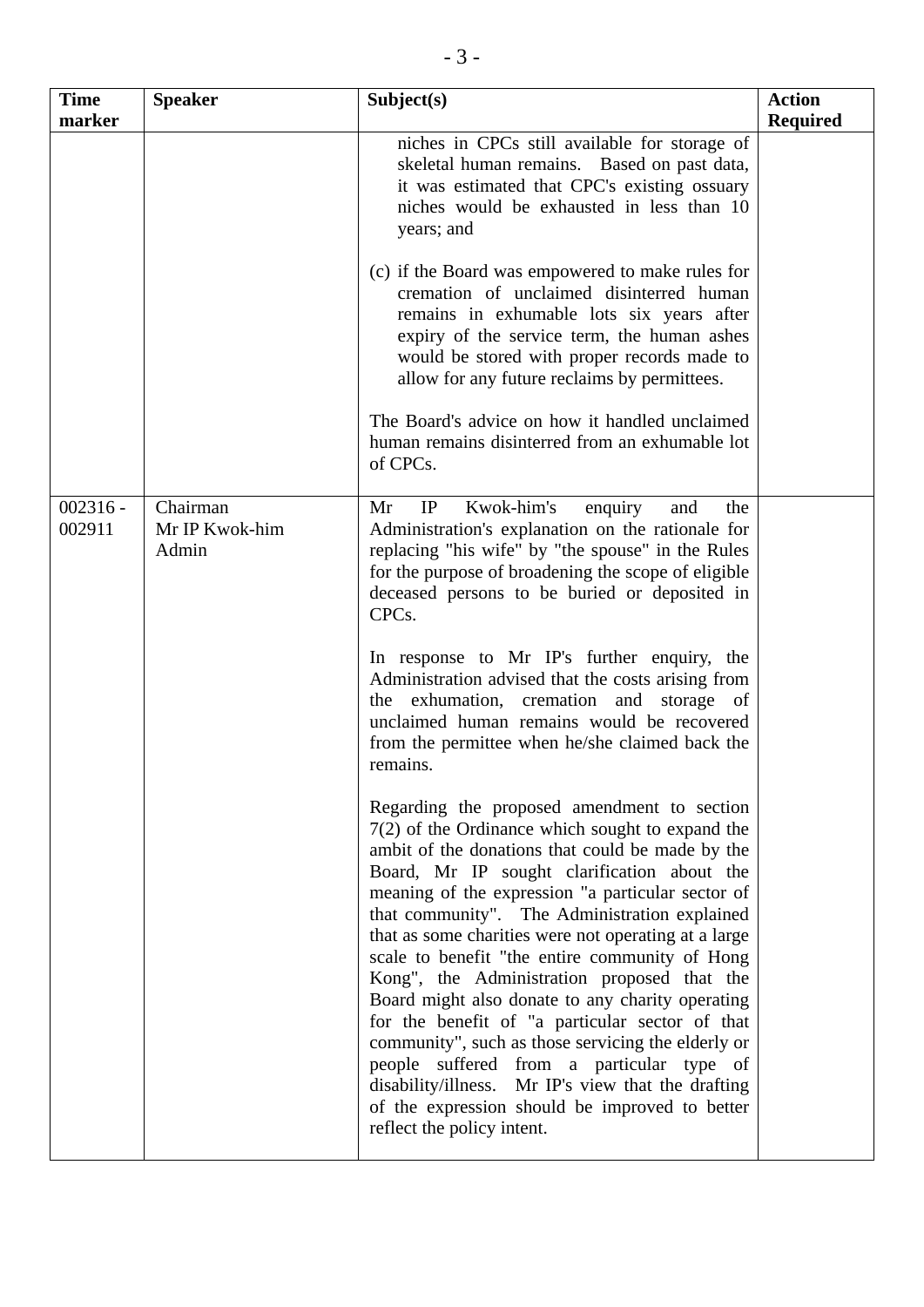| <b>Time</b><br>marker | <b>Speaker</b>                         | Subject(s)                                                                                                                                                                                                                                                                                                                                                                                                                                                                                                                                                                                                                                    | <b>Action</b><br><b>Required</b>                                |
|-----------------------|----------------------------------------|-----------------------------------------------------------------------------------------------------------------------------------------------------------------------------------------------------------------------------------------------------------------------------------------------------------------------------------------------------------------------------------------------------------------------------------------------------------------------------------------------------------------------------------------------------------------------------------------------------------------------------------------------|-----------------------------------------------------------------|
| $002912 -$<br>003428  | Chairman<br>Mr CHAN Chi-chuen<br>Admin | Mr CHAN Chi-chuen's expression of support for<br>the proposed expansion of scope of eligible<br>deceased persons to be buried or deposited in<br>CPCs and the removal of the restriction on the<br>maximum number of sets of ashes that could be<br>deposited in a niche in CPCs.                                                                                                                                                                                                                                                                                                                                                             |                                                                 |
|                       |                                        | Mr CHAN's enquiry and the Administration's<br>response on the restriction(s) on the placing of<br>additional cremated ashes into niches respectively<br>managed by the Board and FEHD. Mr CHAN<br>requested the Administration to provide, in<br>writing, information on whether there was any<br>restriction on the placing of additional ashes into a<br>public niche provided by FEHD and if yes, how<br>the restriction was stated and applied.                                                                                                                                                                                           | <b>Admin</b><br>$(\text{para. } 1(a))$<br>of Annex B<br>refers) |
|                       |                                        | Mr CHAN's views that the remains of the first<br>deceased person's homosexual partner, "sworn<br>brother (結拜兄弟)" or "sworn sister (金蘭姊<br>$k$ )" should be allowed to be buried or deposited<br>together with the first deceased person in the same<br>cemetery facility for better utilization of the land<br>in CPCs. The restrictions in relation to the term<br>"close relative" on the use of a family niche<br>should also be removed to allow such kind of<br>subsequent burial/deposit.                                                                                                                                               |                                                                 |
|                       |                                        | The Administration's response that under the<br>existing Rules, the requirement of "relative" was<br>not applied to subsequent deposit of cremated<br>human ashes in ordinary niches, i.e., it was<br>possible for the ashes of the first deceased person's<br>homosexual partner, "sworn brother" or "sworn<br>sister" to be deposited together with the first<br>deceased person in the same ordinary niche in<br>Yet, for family niches, the Board<br>CPCs.<br>considered that the requirement of "close relative",<br>or "relative" upon the passage of the Bill, should<br>still apply, so as to uphold traditional values of<br>family. |                                                                 |
| $003429 -$<br>004126  | Chairman<br>Ms Cyd HO<br>ALA5<br>Admin | Ms Cyd HO's view that in determining the<br>eligibility for subsequent deposit in a family niche<br>in CPCs, the first deceased person's homosexual<br>partner should be regarded as the family member<br>of the first deceased person.<br>She expressed<br>concern on how the Board ascertained a deceased<br>person's relationship and family tie with the first<br>deceased person.                                                                                                                                                                                                                                                        |                                                                 |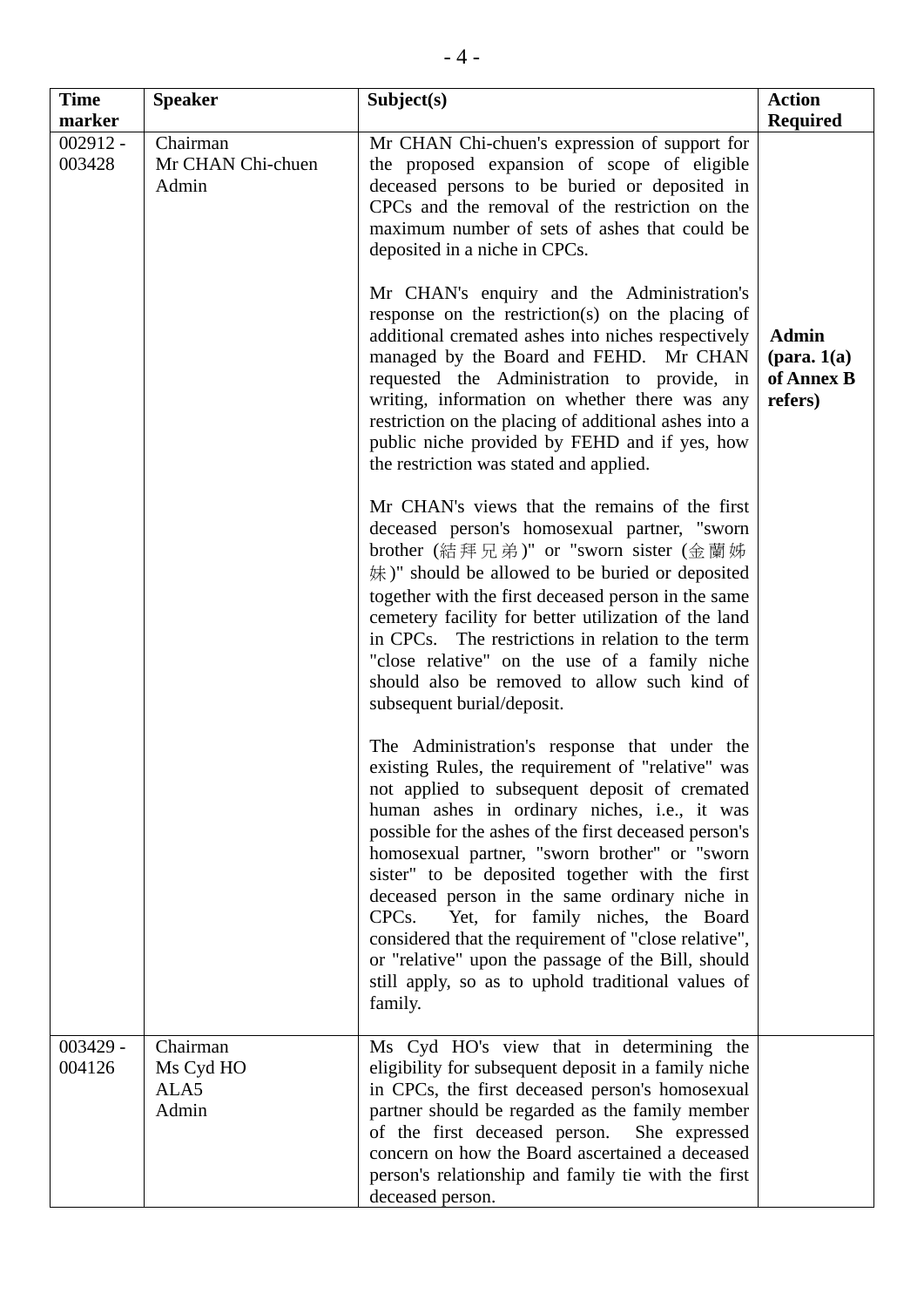| <b>Time</b><br>marker | <b>Speaker</b>                                      | Subject(s)                                                                                                                                                                                                                                                                                                                                                                                                                                                                                                 | <b>Action</b><br><b>Required</b>                                      |
|-----------------------|-----------------------------------------------------|------------------------------------------------------------------------------------------------------------------------------------------------------------------------------------------------------------------------------------------------------------------------------------------------------------------------------------------------------------------------------------------------------------------------------------------------------------------------------------------------------------|-----------------------------------------------------------------------|
|                       |                                                     | Ms HO enquired about the proposed amendments<br>to the preamble to the Ordinance and the necessity<br>to retain the preamble. The Legal Adviser to the<br>Bills Committee advised that preamble was rarely<br>used in Hong Kong Ordinances these days.<br>The<br>Administration advised that the preamble was to<br>provide background information of the legislation<br>and the Administration intended to retain the<br>preamble to reflect the history of the Ordinance.                                |                                                                       |
|                       |                                                     | Ms HO sought clarification as to whether the<br>expression "a particular sector of that community"<br>referred to persons of a particular race or a<br>particular group.<br>The Administration's advice<br>that the expression sought to expand the ambit of<br>donations that could be made by the Board to<br>include such as organizations serving the ethnic<br>minorities, the elderly or people suffered from a<br>particular type of disability/illness.                                            |                                                                       |
| $004127 -$<br>004759  | Chairman<br>Mr WONG Kwok-hing<br>Admin<br>The Board | Noting the difference in fees charged respectively<br>by the Board and FEHD for multiple deposits of<br>ashes in niches (i.e. the Board and FEHD<br>respectively charged \$200 and \$140 for placing<br>each additional set of cremated human remains),<br>Mr WONG Kwok-hing suggested that the Board<br>should consider reviewing its fees and charges to<br>align with the fee schedule for similar services of<br>FEHD.                                                                                 | Admin/the<br><b>Board</b><br>(para. 2 of<br><b>Annex B</b><br>refers) |
|                       |                                                     | The Administration's explanation that the fees<br>were set having regard to the respective processes<br>and staff costs involved in the provision of such<br>services by the Board and FEHD. It should be<br>noted that the fees had not been reviewed for years<br>and might not reflect the prevailing costs of the<br>services.<br>The Administration would need to<br>introduce legislative amendments to Schedule 3 to<br>the Rules if the relevant fees charged by the Board<br>were to be adjusted. |                                                                       |
|                       |                                                     | In response to Mr WONG's enquiry,<br>the<br>Administration advised that permittees could<br>arrange for the "relocation/co-location" of the urns<br>of ashes of their deceased family members<br>through multiple deposits of the urns in the same<br>niche in a particular CPC, so as to save the trouble<br>to travel to different cemeteries for paying respect<br>to the ancestors.                                                                                                                    |                                                                       |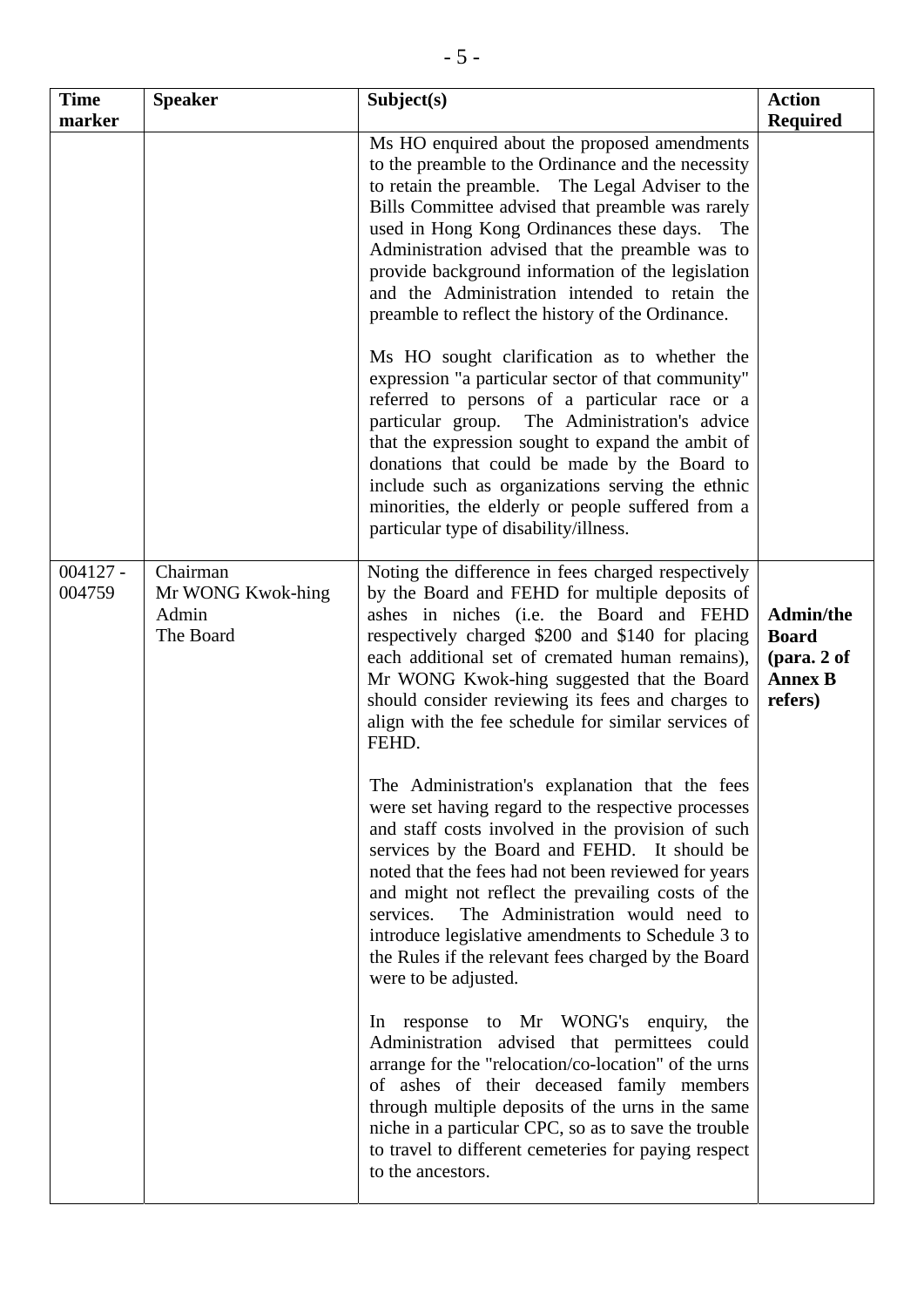| <b>Time</b><br>marker | <b>Speaker</b>                      | Subject(s)                                                                                                                                                                                                                                                                                                                                                                                                                                                                                                                                                                                                                                                                                                                                                                                                                                                                                                                                                                                                                                                                                                                                                                                                                                                                                                                                                                                                                                                                                                                                                                                                                                                                                                                                                                                                                                                                                                                                                               | <b>Action</b><br><b>Required</b> |
|-----------------------|-------------------------------------|--------------------------------------------------------------------------------------------------------------------------------------------------------------------------------------------------------------------------------------------------------------------------------------------------------------------------------------------------------------------------------------------------------------------------------------------------------------------------------------------------------------------------------------------------------------------------------------------------------------------------------------------------------------------------------------------------------------------------------------------------------------------------------------------------------------------------------------------------------------------------------------------------------------------------------------------------------------------------------------------------------------------------------------------------------------------------------------------------------------------------------------------------------------------------------------------------------------------------------------------------------------------------------------------------------------------------------------------------------------------------------------------------------------------------------------------------------------------------------------------------------------------------------------------------------------------------------------------------------------------------------------------------------------------------------------------------------------------------------------------------------------------------------------------------------------------------------------------------------------------------------------------------------------------------------------------------------------------------|----------------------------------|
| $004800 -$<br>004909  | Chairman<br>Ms Cyd HO<br>The Board  | In response to Ms Cyd HO's enquiry, the Board<br>advised that if documentary proof of the<br>relationship of the deceased to each other was not<br>available, the applicant could make a statutory<br>declaration to certify the eligibility of the deceased<br>and submit the same to the Board to apply for<br>subsequent deposit of ashes in a family niche in<br>CPC <sub>s</sub> .                                                                                                                                                                                                                                                                                                                                                                                                                                                                                                                                                                                                                                                                                                                                                                                                                                                                                                                                                                                                                                                                                                                                                                                                                                                                                                                                                                                                                                                                                                                                                                                  |                                  |
| $004910 -$<br>005604  | Chairman<br>Dr Helena WONG<br>Admin | Dr Helena WONG's expression of support for the<br>relaxation measures proposed in the Bill.<br>Her<br>views that the permittee should be provided with<br>greater flexibility in arranging multiple burials of<br>remains or deposits of ashes in cemetery facilities<br>in CPCs so as to better utilize the land resources.<br>For instance, if two non-exhamable lots in CPCs<br>were purchased by the same permittee, the<br>remains of the first eligible deceased buried in the<br>grave space should be allowed to be removed from<br>that lot and be buried together with the first<br>deceased buried in another lot. The permittee<br>might then flexibly arrange burials of remains of<br>other deceased family members in the vacant lot<br>or revert the vacant lot to the Board.<br>The Administration's advice that -<br>(a) in accordance with the Rules, the cemetery<br>facilities including grave spaces, urn lots or<br>niches in CPCs should be reverted to the<br>Board if the skeletal human remains/ashes of<br>the first deceased buried/deposited in that<br>cemetery facility were removed. While the<br>permittee concerned could arrange subsequent<br>burials of his/her family members together in<br>the same non-exhumable lot, he or she had to<br>revert the other vacant lot to the Board after<br>the removal of the remains of the deceased<br>first buried in that lot;<br>(b) if the remains/ashes of the deceased first<br>buried/deposited in a urn lot/grave space/niche<br>were removed, it would be difficult for the<br>Board to determine the<br>eligibility for<br>subsequent burials or deposits in that lot/niche.<br>The vacant lot/niche might be abused by some<br>permittees for burials or deposits of ineligible<br>deceased persons and this might give rise to<br>speculation activities including illegal transfer<br>of cemetery facilities. The Administration<br>considered that a balance had to be struck |                                  |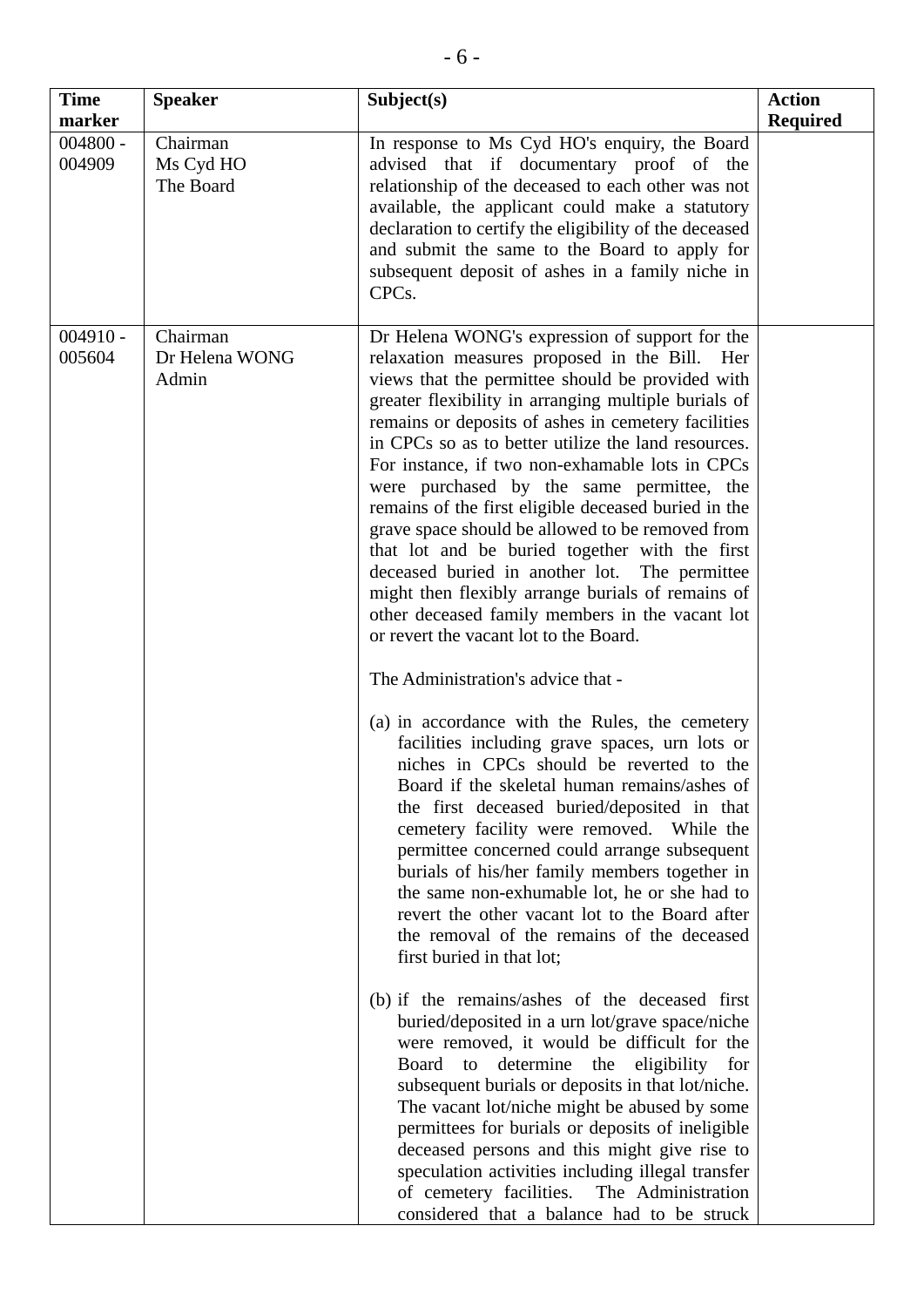| <b>Time</b><br>marker | <b>Speaker</b>                       | Subject(s)                                                                                                                                                                                                                                                                                                                                                                                                                                                                                                                                                               | <b>Action</b><br><b>Required</b>                                |
|-----------------------|--------------------------------------|--------------------------------------------------------------------------------------------------------------------------------------------------------------------------------------------------------------------------------------------------------------------------------------------------------------------------------------------------------------------------------------------------------------------------------------------------------------------------------------------------------------------------------------------------------------------------|-----------------------------------------------------------------|
|                       |                                      | between facilitating the public to use the<br>cemetery facilities in CPCs and safeguarding<br>the proper use of the facilities; and                                                                                                                                                                                                                                                                                                                                                                                                                                      |                                                                 |
|                       |                                      | (c) the Administration reckoned that it would only<br>be in very rare cases that the permittee wished<br>to remove the remains of the first deceased<br>person from a grave space/niche to vacate the<br>facility for the burials or deposits of other<br>deceased family members. The permittee<br>might prefer to make use of the relaxation<br>measures to arrange for multiple burials or<br>deposits of other deceased family members<br>with the first deceased person in the same<br>facility.                                                                    |                                                                 |
| $005605 -$<br>010428  | Chairman<br>Dr Kenneth CHAN<br>Admin | In response to Dr Kenneth CHAN's enquiry, the<br>Administration advised that some vacant grave<br>spaces might be surrendered to the Board from<br>time to time, which after consolidation might be<br>used by the Board for construction of<br>columbarium facilities.<br>It was expected that<br>there would be more than 30 000 newly-built<br>niches available for allocation till the end of 2018.                                                                                                                                                                  |                                                                 |
|                       |                                      | Dr CHAN's further enquiry as to whether traffic<br>$assessment(s)$ had been/would<br>impact<br>be<br>conducted to evaluate the additional traffic to be<br>generated during traditional and annual festivals<br>for paying respect to ancestors due to (i) the<br>provision of new niches in the four CPCs and (ii)<br>the implementation of the relaxation measures<br>proposed in the Bill, and if yes, details of the<br>findings.<br>The Administration undertook to<br>provide the information requested by Dr CHAN.<br>Dr CHAN's concerns and the Administration's | <b>Admin</b><br>$(\text{para. } 1(b))$<br>of Annex B<br>refers) |
|                       |                                      | response regarding the difference in definition of<br>"ashes" as proposed under clause $10(11)$ of the<br>Bill versus that under clause $2(1)$ of the Private<br>Columbaria Bill.                                                                                                                                                                                                                                                                                                                                                                                        |                                                                 |
| $010429 -$<br>010938  | Chairman<br>Admin<br>The Board       | The Chairman's enquiry and the responses from<br>the Administration and the Board on how the<br>Board handled/would handle unclaimed human<br>Chairman<br>remains.<br>The<br>the<br>requested<br>Administration to provide information on the<br>estimated costs arising from the exhumation,<br>cremation and storage of unclaimed human<br>remains from an exhumable lot of CPCs and the<br>respective costs to be recovered from the<br>permittee when he/she claimed back the remains.                                                                               | <b>Admin</b><br>$(\text{para. } 1(c))$<br>of Annex B<br>refers) |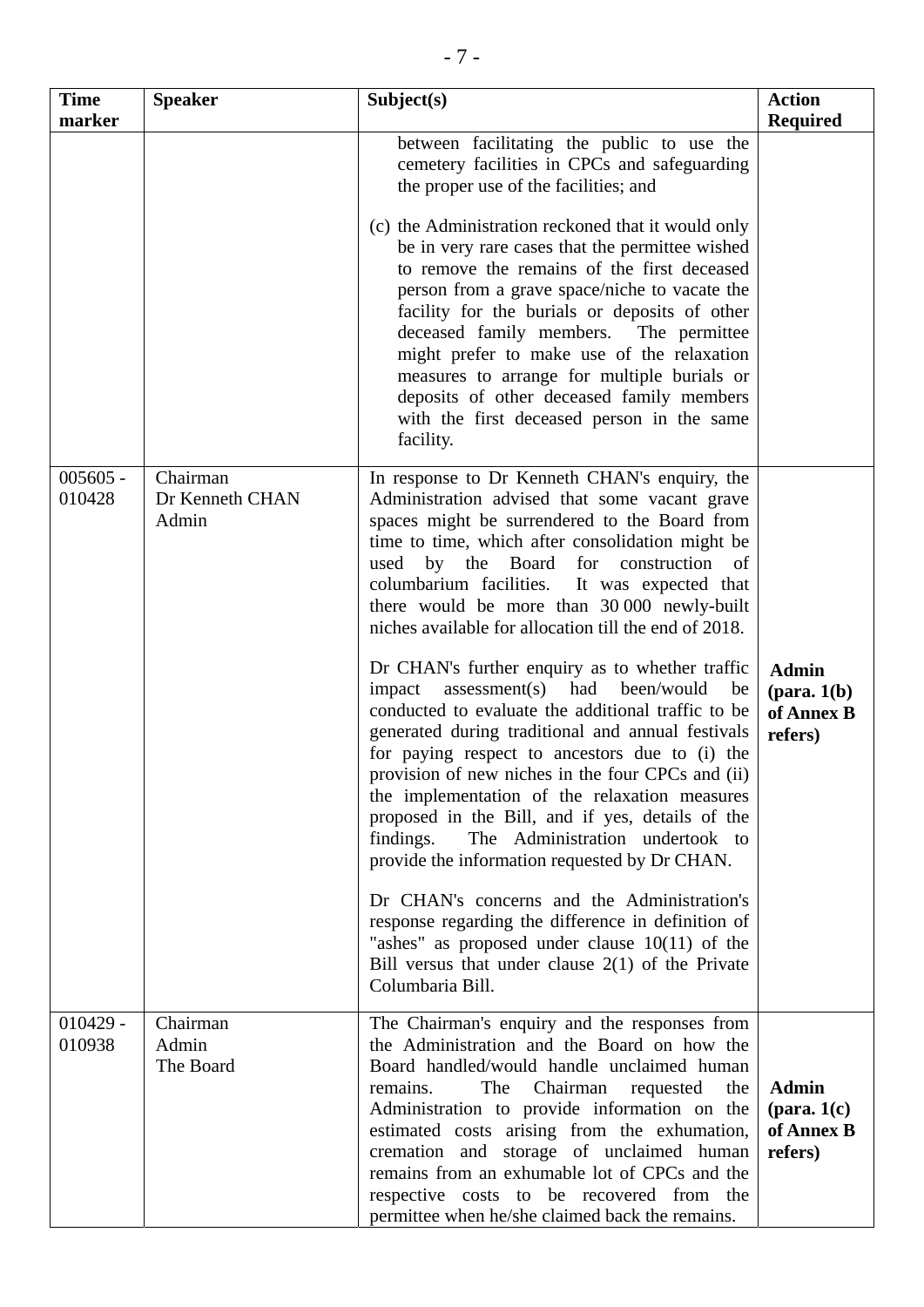| <b>Time</b><br>marker | <b>Speaker</b>                                                | Subject(s)                                                                                                                                                                                                                                                                                                                                                                                                                                                                                                                                                                                                                                                                                                                                                                                                                                                                                         | <b>Action</b><br><b>Required</b>                         |
|-----------------------|---------------------------------------------------------------|----------------------------------------------------------------------------------------------------------------------------------------------------------------------------------------------------------------------------------------------------------------------------------------------------------------------------------------------------------------------------------------------------------------------------------------------------------------------------------------------------------------------------------------------------------------------------------------------------------------------------------------------------------------------------------------------------------------------------------------------------------------------------------------------------------------------------------------------------------------------------------------------------|----------------------------------------------------------|
| $010939 -$<br>011616  | Chairman<br>Dr Helena WONG<br>Admin                           | Dr Helena WONG's view that the restriction for<br>subsequent/multiple burials or deposits in CPCs'<br>cemetery facilities should be further relaxed to<br>include such as same-sex and opposite-sex<br>cohabitants. The Administration's reiteration of<br>the eligibility for subsequent/multiple deposits of<br>ashes respectively in an ordinary niche and a<br>family niche in CPCs.<br>In response to Dr WONG's enquiry,<br>the<br>Administration advised that the public could make<br>enquiries with the Board to ascertain the eligibility<br>of a deceased person for burial or deposit in a<br>cemetery facility of CPCs.                                                                                                                                                                                                                                                                |                                                          |
| $011617 -$<br>012119  | Chairman<br>Admin<br>The Board                                | The Chairman's view that the expression "a<br>particular sector of that community" might create<br>grey area. He suggested that the drafting of the<br>expression should be improved to better reflect the<br>policy intent. The Administration undertook to<br>consider this suggestion and revert to the Bills<br>Committee.<br>The Chairman's enquiry and the Administration's<br>response regarding the scope of persons eligible to<br>be buried or deposited in CPCs under the<br>relaxation proposals.<br>In response to the Chairman's enquiry, the Board<br>advised that a permittee could make a statutory<br>declaration to certify the identity of the deceased<br>buried/deposited in a cemetery facility of CPCs<br>and provide the same to the Board to apply for a<br>permit to remove/exhume the remains of the<br>deceased in case the identity of the deceased was<br>in doubt. | <b>Admin</b><br>(para. 3 of<br><b>Annex B</b><br>refers) |
| $012120 -$<br>013522  | Chairman<br>Dr Helena WONG<br>Ms Cyd HO<br>Admin<br>The Board | While agreeing that the cemetery facilities in<br>CPCs should not be transferable or allowed for<br>sale after allocation, Dr Helena WONG reiterated<br>that the public should be provided with greater<br>flexibility in using the cemetery facilities in CPCs.<br>The Board's advice that -<br>the Board would determine the eligibility for<br>(a)<br>subsequent burials or deposits based on the<br>relationship/family tie of the deceased to the<br>first deceased person. If the remains/ashes<br>of the deceased first buried in the grave<br>space or deposited in the niche were                                                                                                                                                                                                                                                                                                         |                                                          |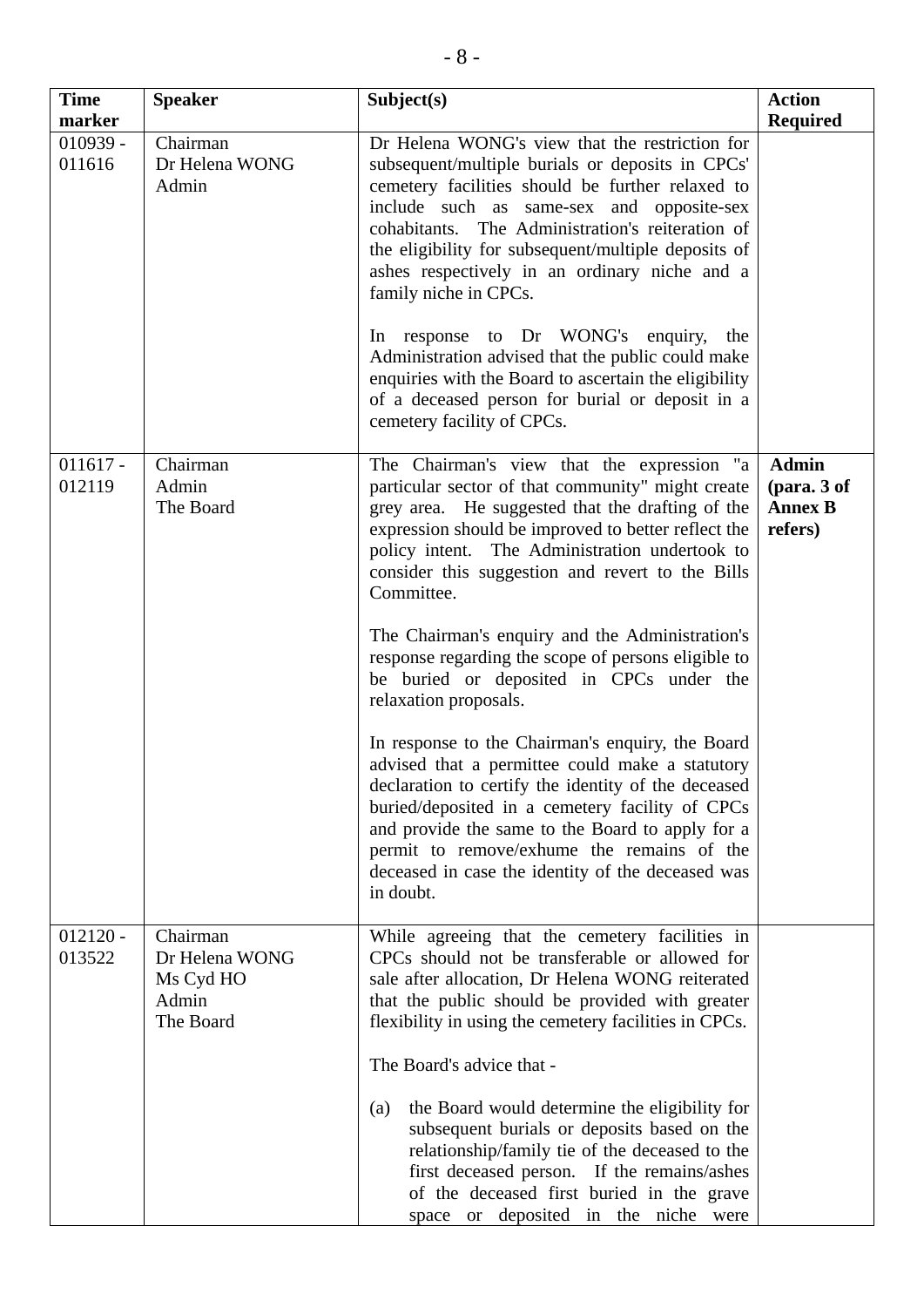| <b>Time</b><br>marker | <b>Speaker</b>                      | Subject(s)                                                                                                                                                                                                                                                                                                                                                                                                                                                                                                                                                                                                                                                                                                                                                 | <b>Action</b><br><b>Required</b>                                |
|-----------------------|-------------------------------------|------------------------------------------------------------------------------------------------------------------------------------------------------------------------------------------------------------------------------------------------------------------------------------------------------------------------------------------------------------------------------------------------------------------------------------------------------------------------------------------------------------------------------------------------------------------------------------------------------------------------------------------------------------------------------------------------------------------------------------------------------------|-----------------------------------------------------------------|
|                       |                                     | removed, there would be no basis for the<br>Board to determine the eligibility for<br>subsequent burials or deposits; and<br>while the permittee would be given the right<br>(b)<br>to use the grave space/niche purchased from<br>the Board and could arrange multiple burials<br>or deposits of the remains/ashes of their<br>deceased family members in the same<br>cemetery facility of CPC, he or she had to<br>revert the vacated lot/niche to the Board for                                                                                                                                                                                                                                                                                         |                                                                 |
|                       |                                     | further allocation to other applicants.<br>The Administration's reiteration of the rationale<br>for maintaining the requirement that the remains/<br>ashes of the first deceased should not be removed<br>from the allocated grave space/niche for the<br>purpose of governing the subsequent/multiple<br>burials or deposits in that same grave space/niche.                                                                                                                                                                                                                                                                                                                                                                                              |                                                                 |
|                       |                                     | Ms Cyd HO's enquiry as to whether consideration<br>would be given to providing existing users with<br>financial incentive, and whether there were other<br>available, to encourage voluntary<br>measures<br>surrender of vacant lots/niches.<br>The Board's<br>advice that it was required under the Rules that a<br>lot/niche should be reverted to the Board<br>unconditionally for further allocation if the<br>remains/ashes of the decreased first buried in that<br>lot or deposited in that niche were removed. All<br>permittees were informed of such requirement<br>which had been effectively adopted for many<br>years.                                                                                                                        | <b>Admin</b><br>$(\text{para. } 1(d))$<br>of Annex B<br>refers) |
| $013523 -$<br>014042  | Chairman<br>Mr YIU Si-wing<br>Admin | Mr YIU Si-wing expressed support for the<br>adoption of relaxation measures to better utilize<br>the land of CPCs. In response to his enquiries,<br>the Administration advised that the proposed<br>relaxation in relation to the placing of additional<br>human remains/ashes would be applicable to the<br>existing 80 000 grave spaces and 240 000 niches<br>in CPCs. The Administration however had not<br>estimated the potential impact arising from the<br>relaxation measure. As the removal of the first<br>deceased person from a grave space/niche to<br>vacate the facility for the burials/deposits of other<br>deceased members' remains was not allowed at the<br>moment, the Administration had not made any<br>estimation on this aspect. |                                                                 |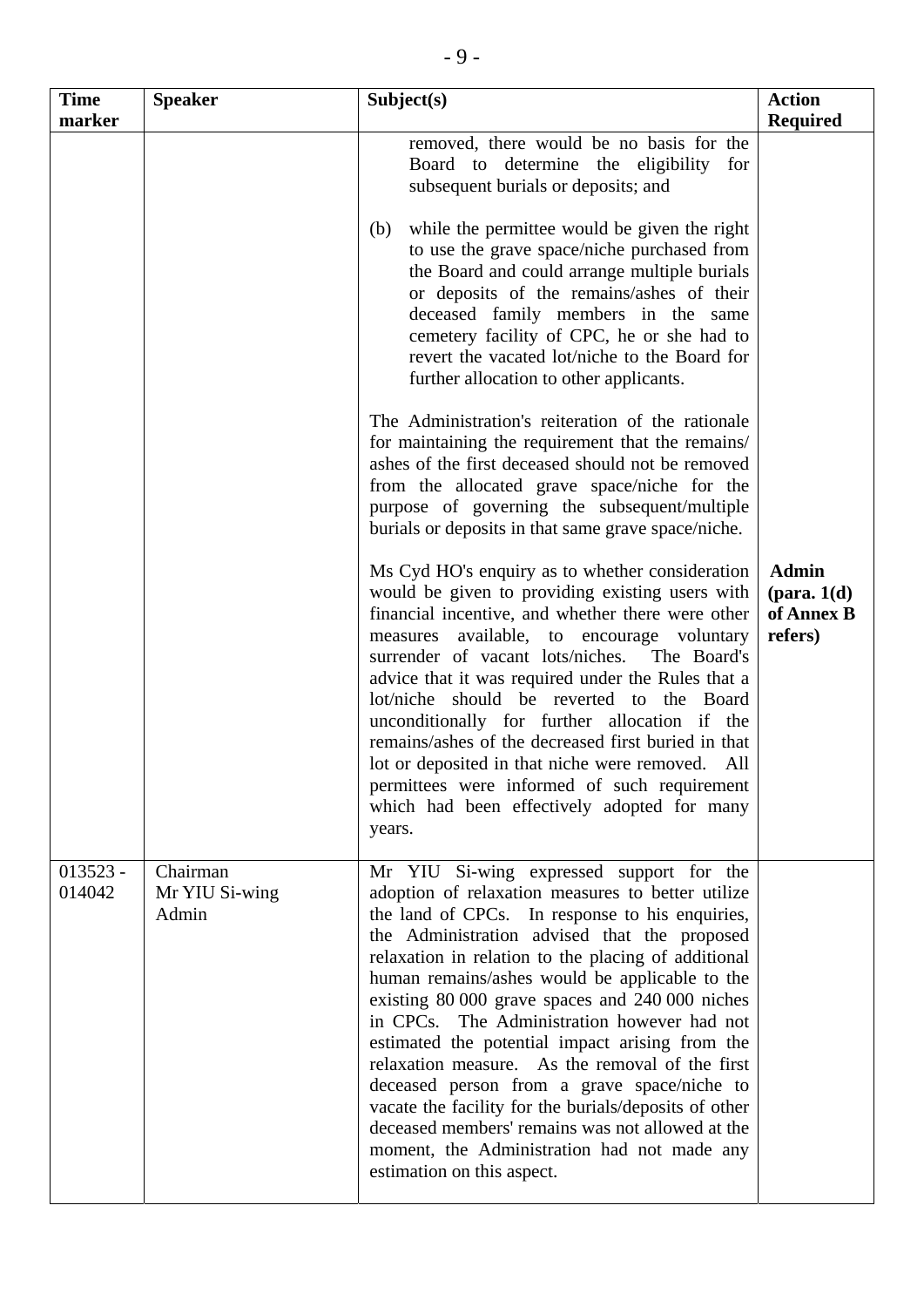| $\overline{\phantom{a}}$ |  |
|--------------------------|--|
|--------------------------|--|

| <b>Time</b>          | <b>Speaker</b>                                      | Subject(s)                                                                                                                                                                                                                                                                                                                                                                                                                                                                                                                                                                                                                                                                                                                                                                                                                                                                                                                                            | <b>Action</b>   |
|----------------------|-----------------------------------------------------|-------------------------------------------------------------------------------------------------------------------------------------------------------------------------------------------------------------------------------------------------------------------------------------------------------------------------------------------------------------------------------------------------------------------------------------------------------------------------------------------------------------------------------------------------------------------------------------------------------------------------------------------------------------------------------------------------------------------------------------------------------------------------------------------------------------------------------------------------------------------------------------------------------------------------------------------------------|-----------------|
| marker               |                                                     |                                                                                                                                                                                                                                                                                                                                                                                                                                                                                                                                                                                                                                                                                                                                                                                                                                                                                                                                                       | <b>Required</b> |
| $014043 -$<br>014729 | Chairman<br>Mr CHAN Chi-chuen<br>Admin<br>The Board | In response to Mr CHAN Chi-chuen's enquiries,<br>the Administration advised that as vacant grave<br>spaces/niches had to be reverted to the Board in<br>accordance with the Rules, there was no record on<br>illegal transfer of vacant grave spaces/niches after<br>the removal of the remains/ashes of the first<br>deceased from the facilities. The Board's advice<br>that the staff of the Board would monitor the<br>entire process of the burial or deposit of the<br>deceased (e.g. the mounting of plaque) in a grave<br>space or niche, and the Board would also conduct<br>random checks to ensure the proper use of the<br>cemetery facilities in CPCs.<br>Discussion on the need to uphold the requirement<br>that the remains/ashes of the first deceased should<br>not be removed from the allocated grave space/<br>niche for the purpose of monitoring subsequent/<br>multiple burials or deposits in the same grave<br>space/niche. |                 |
| $014730 -$<br>015007 | Chairman<br>Dr Helena WONG<br>Ms Cyd HO             | Invitation for public views and date of the next<br>meeting.<br>The Chairman's closing remarks.                                                                                                                                                                                                                                                                                                                                                                                                                                                                                                                                                                                                                                                                                                                                                                                                                                                       |                 |

Council Business Division 2 Legislative Council Secretariat 2 December 2015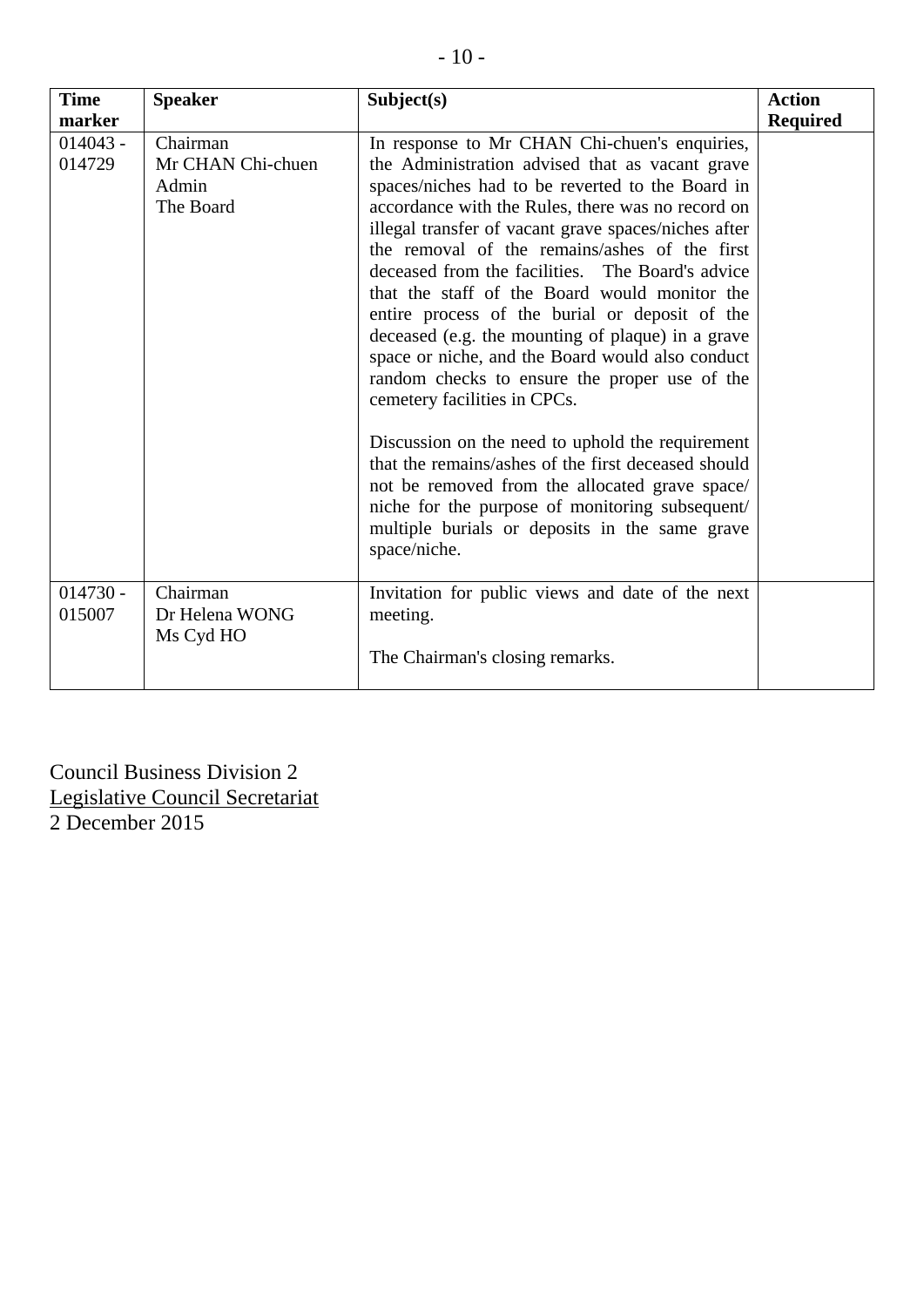### **Annex B**

# **Bills Committee on Chinese Permanent Cemeteries (Amendment) Bill 2015**

# **List of follow-up actions arising from the discussion at the meeting on 27 October 2015**

- 1. The Administration was requested to provide information on
	- (a) regarding public niches provided by the Food and Environmental Hygiene Department ("FEHD"), whether there was any restriction on the placing of additional cremated ashes into a niche (such as the eligibility for subsequent deposit being governed by the definition of "relative") and if the answer was positive, how the restriction was stated and applied;
	- (b) whether traffic impact assessment(s) had been/would be conducted to evaluate the additional traffic to be generated during traditional and annual festivals for paying respect to ancestors due to (i) the provision of new niches in the four Chinese Permanent Cemeteries ("CPCs") operated by the Board of Management of the Chinese Permanent Cemeteries ("the Board") and (ii) the implementation of the relaxation measures proposed in the Bill, and if yes, details of the findings;
	- (c) the estimated costs arising from the exhumation, cremation and storage of unclaimed human remains from an exhumable lot of CPCs and the respective costs to be recovered from the permittee when he/she claimed back the remains; and
	- (d) whether consideration would be given to providing existing users with financial incentive and whether there were other means available to encourage voluntary surrender of vacant lots/niches.

2. Noting the difference in fees charged respectively by the Board and FEHD for multiple deposits of cremated human remains in niches, a suggestion was raised that the Board should review its fees and charges to align with the fee schedule for similar services of FEHD. The Administration/Board was requested to consider this suggestion and revert to the Bills Committee.